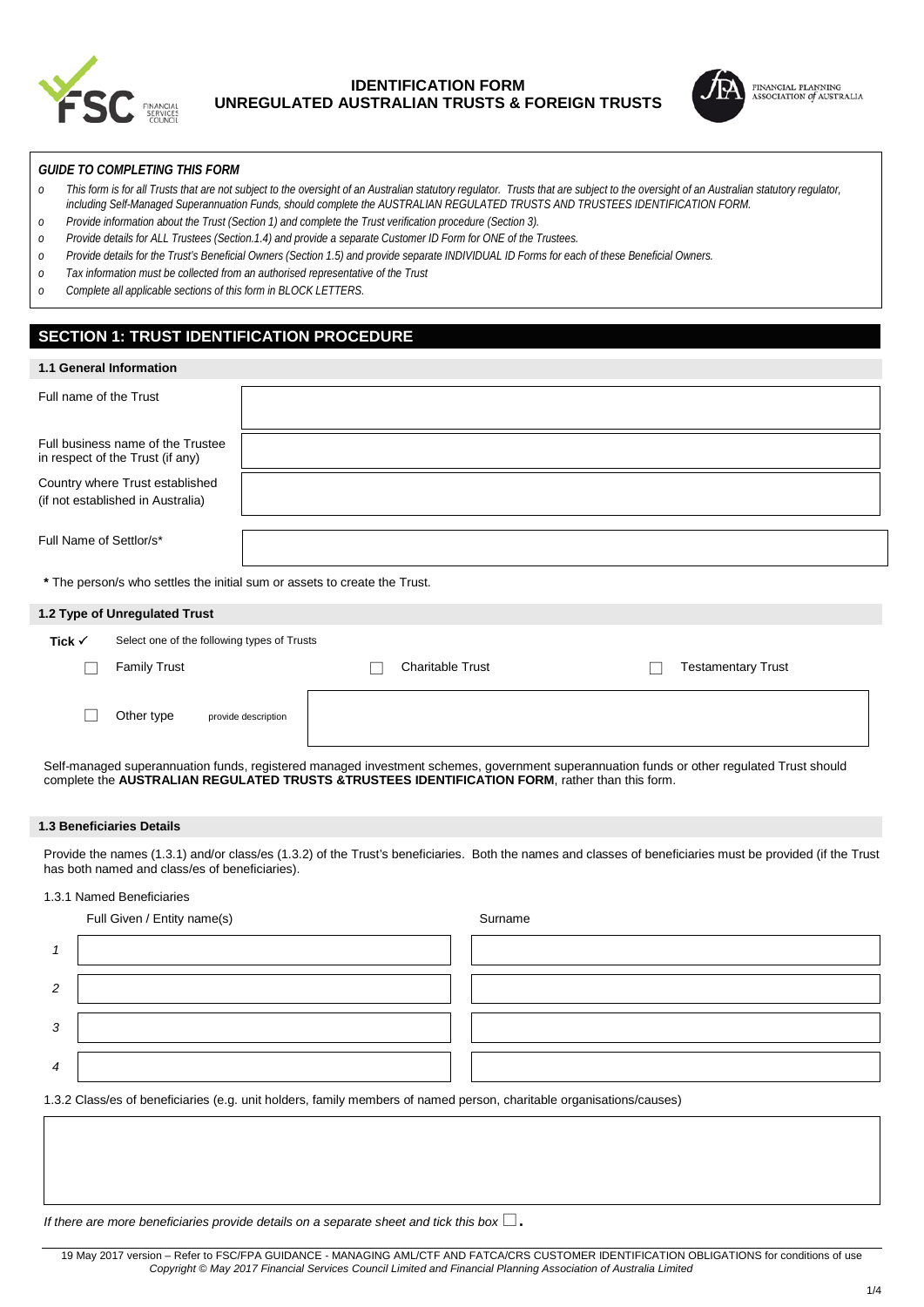### **1.4 Trustee Details**

Provide the name & residential/business addresses of **ALL** of the Trustees below.

### **Complete a separate Customer ID Form for ONE of these Trustees\***.

| <b>Trustee 1</b>                                                   | <b>Trustee 2</b>                                                   | <b>Trustee 3</b>                                                   |  |
|--------------------------------------------------------------------|--------------------------------------------------------------------|--------------------------------------------------------------------|--|
| Full given name(s)/ Company name                                   | Full given name(s)/ Company name                                   | Full given name(s)/ Company name                                   |  |
|                                                                    |                                                                    |                                                                    |  |
| Surname                                                            | Surname                                                            | Surname                                                            |  |
|                                                                    |                                                                    |                                                                    |  |
| <b>Residential/ Business Address</b><br>(PO Box is NOT acceptable) | <b>Residential/ Business Address</b><br>(PO Box is NOT acceptable) | <b>Residential/ Business Address</b><br>(PO Box is NOT acceptable) |  |
|                                                                    |                                                                    |                                                                    |  |
|                                                                    |                                                                    |                                                                    |  |
|                                                                    |                                                                    |                                                                    |  |
| Suburb<br><b>State</b>                                             | Suburb<br><b>State</b>                                             | Suburb<br><b>State</b>                                             |  |
| Country<br>Postcode                                                | Postcode<br>Country                                                | Country<br>Postcode                                                |  |
|                                                                    |                                                                    |                                                                    |  |

*If there are more Trustees, provide their details on a separate sheet and tick this box*  $\square$ .

\*A Customer ID form should be completed for ONE of the Trustees based on the nature of this Trustee. For example, an INDIVIDUAL ID FORM should be completed for a Trustee who is an individual or an AUSTRALIAN COMPANY ID FORM for a Trustee that is an Australian Company**.** 

### **1.5 Beneficial Ownership**

Provide the names of the individuals that directly or indirectly control\* the Trust. If this is confirmed to be the individual identified as the Trustee above, they must be listed again below to confirm that they are the Trust's Beneficial Owners.

\* includes control by acting as Trustee; or by means of Trusts, agreements, arrangements, understandings and practices; or exercising control through the capacity to direct the Trustees; or the ability to appoint or remove the Trustees.

#### **Complete separate individual customer ID Forms for each of these individuals (unless an individual Customer ID Form has already been provided for this individual as a Trustee or the Beneficial Owner of a Trustee that is an entity).**

| Full given name(s) | Surname | Role (such as Trustee or Appointer) |  |  |
|--------------------|---------|-------------------------------------|--|--|
|                    |         |                                     |  |  |
|                    |         |                                     |  |  |
|                    |         |                                     |  |  |
|                    |         |                                     |  |  |

*Please Note: Beneficial Owner/s must be listed above and individual ID Forms completed for all Beneficial Owners.*

*If there are more Beneficial Owners, provide details on a separate sheet and tick this box*  $\Box$ .

19 May 2017 version – Refer to FSC/FPA GUIDANCE - MANAGING AML/CTF AND FATCA/CRS CUSTOMER IDENTIFICATION OBLIGATIONS for conditions of use *Copyright © May 2017 Financial Services Council Limited and Financial Planning Association of Australia Limited*





FINANCIAL PLANNING<br>ASSOCIATION *of* AUSTRALIA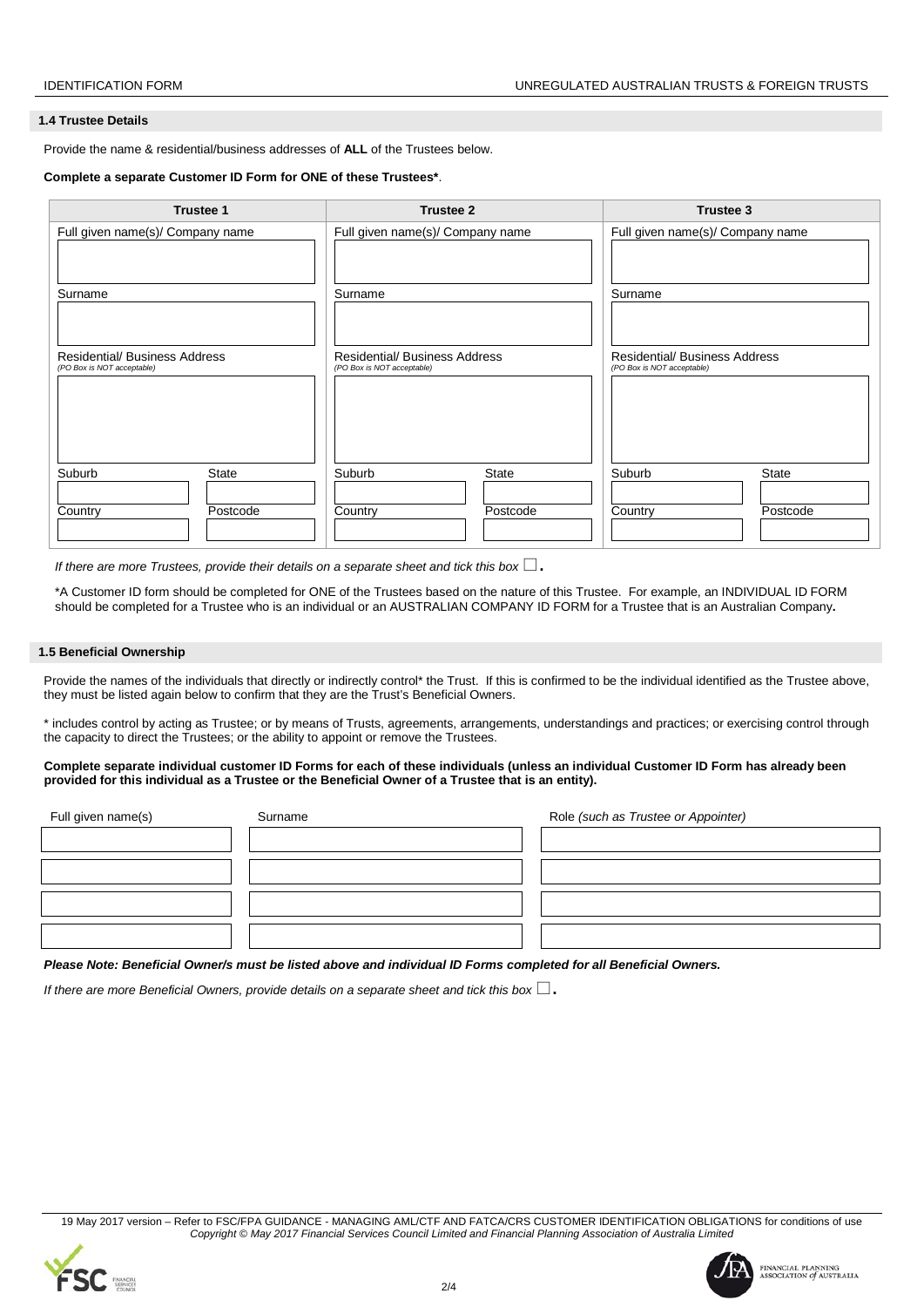## IDENTIFICATION FORM UNREGULATED AUSTRALIAN TRUSTS & FOREIGN TRUSTS

# **SECTION 2: TAX INFORMATION**

|        | Collection of tax status in accordance with the United States Foreign Account Tax Compliance Act (FATCA) and Common Reporting Standard (CRS).                                                                                                                                                                                                                                                                                                                                |                                                           |
|--------|------------------------------------------------------------------------------------------------------------------------------------------------------------------------------------------------------------------------------------------------------------------------------------------------------------------------------------------------------------------------------------------------------------------------------------------------------------------------------|-----------------------------------------------------------|
|        | 2.1 Tax Status                                                                                                                                                                                                                                                                                                                                                                                                                                                               |                                                           |
|        | Tick $\checkmark$ one of the Tax Status boxes below (if the Trust is a Financial Institution, please provide all the requested information below)                                                                                                                                                                                                                                                                                                                            |                                                           |
|        | <b>Financial Institution</b> (A custodial or depository institution, an investment entity or a specified insurance company for FATCA / CRS purposes)                                                                                                                                                                                                                                                                                                                         |                                                           |
|        | Provide the Trust's Global Intermediary Identification Number (GIIN), if applicable                                                                                                                                                                                                                                                                                                                                                                                          |                                                           |
|        | If the Trust is a Financial Institution but does not have a GIIN, provide its FATCA status (select $\checkmark$ ONE of the following status)                                                                                                                                                                                                                                                                                                                                 |                                                           |
|        | Deemed Compliant Financial Institution                                                                                                                                                                                                                                                                                                                                                                                                                                       |                                                           |
|        | <b>Excepted Financial Institution</b>                                                                                                                                                                                                                                                                                                                                                                                                                                        |                                                           |
|        | <b>Exempt Beneficial Owner</b>                                                                                                                                                                                                                                                                                                                                                                                                                                               |                                                           |
|        | Non Reporting IGA Financial Institution<br>(If the Trust is a Trustee-Documented Trust, provide the Trustee's GIIN)                                                                                                                                                                                                                                                                                                                                                          |                                                           |
|        | Nonparticipating Financial Institution                                                                                                                                                                                                                                                                                                                                                                                                                                       |                                                           |
|        | <b>US Financial Institution</b>                                                                                                                                                                                                                                                                                                                                                                                                                                              |                                                           |
|        | Other (describe the Trust's FATCA status in the box provided)                                                                                                                                                                                                                                                                                                                                                                                                                |                                                           |
|        | PLEASE ANSWER THE QUESTION BELOW FOR ALL FINANCIAL INSTITUTIONS                                                                                                                                                                                                                                                                                                                                                                                                              |                                                           |
|        | Is the Financial Institution an Investment Entity located in a Non-Participating CRS Jurisdiction and managed by another Financial Institution?                                                                                                                                                                                                                                                                                                                              |                                                           |
|        | Yes $\Box$<br>$No$ $\Box$                                                                                                                                                                                                                                                                                                                                                                                                                                                    |                                                           |
|        | If Yes, proceed to section 2.2 (Foreign Controlling Persons). If No, Please go to section 3 to complete the form.                                                                                                                                                                                                                                                                                                                                                            |                                                           |
|        | CRS Participating Jurisdictions are on the OECD website at http://www.oecd.org/tax/automatic-exchange/crs-implementation-and-assistance/crs-by-jurisdiction.                                                                                                                                                                                                                                                                                                                 |                                                           |
|        | <b>Australian Registered Charity or Deceased Estate</b><br>If the Trust is an Australian Registered Charity or Deceased Estate, please proceed to section 3 to complete the form.                                                                                                                                                                                                                                                                                            |                                                           |
| $\Box$ | A Foreign Charity or an Active Non-Financial Entity (NFE) (Active NFEs include entities where, during the previous reporting period, less than 50% of their<br>gross income was passive income (e.g. dividends, interests and royalties) and less than 50% of assets held produced passive income. For other types of Active NFEs,<br>refer to Section VIII in the Annexure of the OECD 'Standard for Automatic Exchange of Financial Account Information' at www.oecd.org.) |                                                           |
|        | If the Trust is a Foreign (non-Australian) Charity or an Active NFE, please proceed to section 2.3 (Country of Tax Residency).                                                                                                                                                                                                                                                                                                                                               |                                                           |
| ப      | <b>Other</b> (Trusts that are not previously listed – Passive Non-Financial Entities))                                                                                                                                                                                                                                                                                                                                                                                       |                                                           |
|        | Please proceed to section 2.2 (Foreign Controlling Persons).                                                                                                                                                                                                                                                                                                                                                                                                                 |                                                           |
|        | 2.2 Foreign Controlling Persons (Individuals)                                                                                                                                                                                                                                                                                                                                                                                                                                |                                                           |
|        |                                                                                                                                                                                                                                                                                                                                                                                                                                                                              |                                                           |
|        | Are any of the Trust's Controlling Persons tax residents of countries other than Australia                                                                                                                                                                                                                                                                                                                                                                                   | Yes $\Box$<br>No $\Box$                                   |
|        | If the Trustee is a company, are any of this company's Controlling Persons tax residents of countries other than Australia                                                                                                                                                                                                                                                                                                                                                   | $No \Box$<br>Yes $\Box$                                   |
|        | * A Controlling Person is any individual who directly or indirectly exercises control over the Trust. For a Trust, this includes all Trustees, Settlors, Protectors or Beneficiaries.<br>For a Trustee company this includes any beneficial owners controlling more than 25% of the shares in the company or Senior Managing Officials.                                                                                                                                      |                                                           |
|        | Tax Residency rules differ by country. Whether an individual is tax resident of a particular country is often (but not always) based on the amount of time a person spends in a<br>country, the location of a person's residence or place of work. For the US, tax residency can be as a result of citizenship or residency.                                                                                                                                                 |                                                           |
|        | If Yes to either of the two questions above, please provide the details of these individuals below and complete a separate Individual Identification Form<br>for each Controlling Person (unless already provided as a Beneficial Owner).                                                                                                                                                                                                                                    |                                                           |
|        | Full given name(s)<br>Surname                                                                                                                                                                                                                                                                                                                                                                                                                                                | Role (such as Trustee or Beneficiary, etc. refer * below) |
|        |                                                                                                                                                                                                                                                                                                                                                                                                                                                                              |                                                           |
|        |                                                                                                                                                                                                                                                                                                                                                                                                                                                                              |                                                           |
|        |                                                                                                                                                                                                                                                                                                                                                                                                                                                                              |                                                           |

*If there are more controlling persons, provide details on a separate sheet and tick this box.*  $\square$ .

Proceed to section 2.3.

19 May 2017 version – Refer to FSC/FPA GUIDANCE - MANAGING AML/CTF AND FATCA/CRS CUSTOMER IDENTIFICATION OBLIGATIONS for conditions of use *Copyright © May 2017 Financial Services Council Limited and Financial Planning Association of Australia Limited*